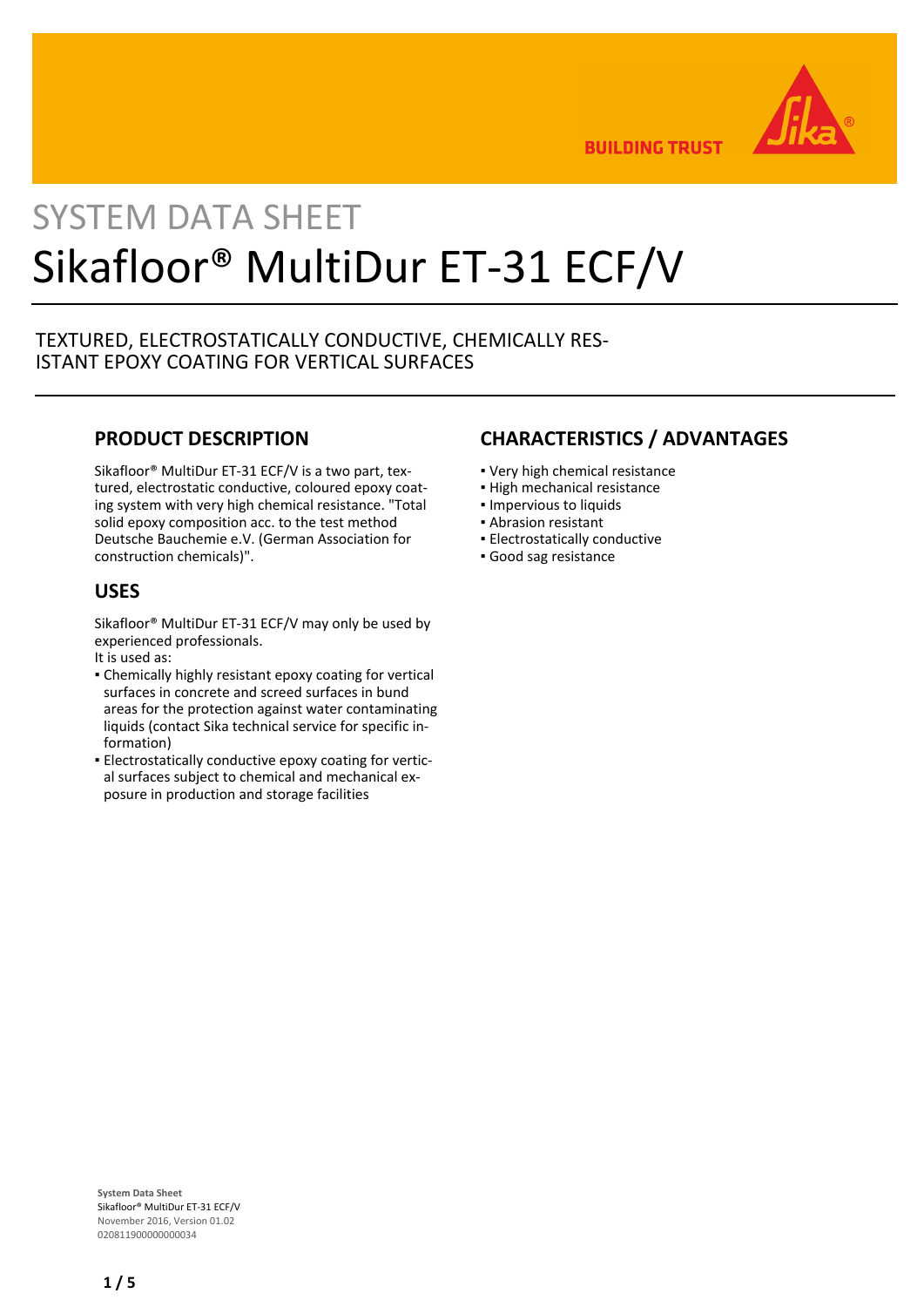# **SYSTEM INFORMATION**

#### **System Structure**

|                                | 1. Primer                                                                                                                                                                                                                                                                                                                                                                                                      | Sikafloor®-156/-161                                                              |  |
|--------------------------------|----------------------------------------------------------------------------------------------------------------------------------------------------------------------------------------------------------------------------------------------------------------------------------------------------------------------------------------------------------------------------------------------------------------|----------------------------------------------------------------------------------|--|
|                                | 2. Conductive undercoat + Earthing<br>connection                                                                                                                                                                                                                                                                                                                                                               | Sikafloor®-381 ECF filled with 2.5 -<br>4.0 % Extender T + Sika® Earthing<br>Kit |  |
|                                | 3. Conductive primer                                                                                                                                                                                                                                                                                                                                                                                           | Sikafloor®-220 W Conductive                                                      |  |
|                                | 4. Final conductive coating                                                                                                                                                                                                                                                                                                                                                                                    | Sikafloor®-381 ECF filled with 2.5 -<br>4.0 % Extender T                         |  |
|                                | The system configurations as described must be fully complied with and<br>may not be changed.                                                                                                                                                                                                                                                                                                                  |                                                                                  |  |
| <b>Chemical base</b>           | Epoxy                                                                                                                                                                                                                                                                                                                                                                                                          |                                                                                  |  |
| Appearance                     | Orange peel textured, semi-gloss                                                                                                                                                                                                                                                                                                                                                                               |                                                                                  |  |
| Colour                         | Almost unlimited choice of colour shades.<br>Due to the nature of carbon fibres providing the conductivity, it is not pos-<br>sible to achieve exact colour matching. With very bright colours (such as<br>yellow and orange), this effect is increased. Under direct sun light there<br>may be some variations and colour variation, this has no influence on the<br>function and performance of the coating. |                                                                                  |  |
| <b>Nominal Thickness</b>       | $\approx$ 1.5 mm                                                                                                                                                                                                                                                                                                                                                                                               |                                                                                  |  |
| <b>TECHNICAL INFORMATION</b>   |                                                                                                                                                                                                                                                                                                                                                                                                                |                                                                                  |  |
| <b>Electrostatic Behaviour</b> | $R_g < 10^9 \Omega$<br>Resistance to ground <sup>1</sup>                                                                                                                                                                                                                                                                                                                                                       | (IEC 61340-4-1)                                                                  |  |

**The Common** 

Typical average resistance  $R_g < 10^6$  Ω (DIN EN 1081) to ground<sup>2</sup>

1 In accordance with IEC 61340-5-1 and ANSI/ESD S20.20. 2 Readings may vary, depending on ambient conditions (i.e. temperature, humidity) and measurement equipment.



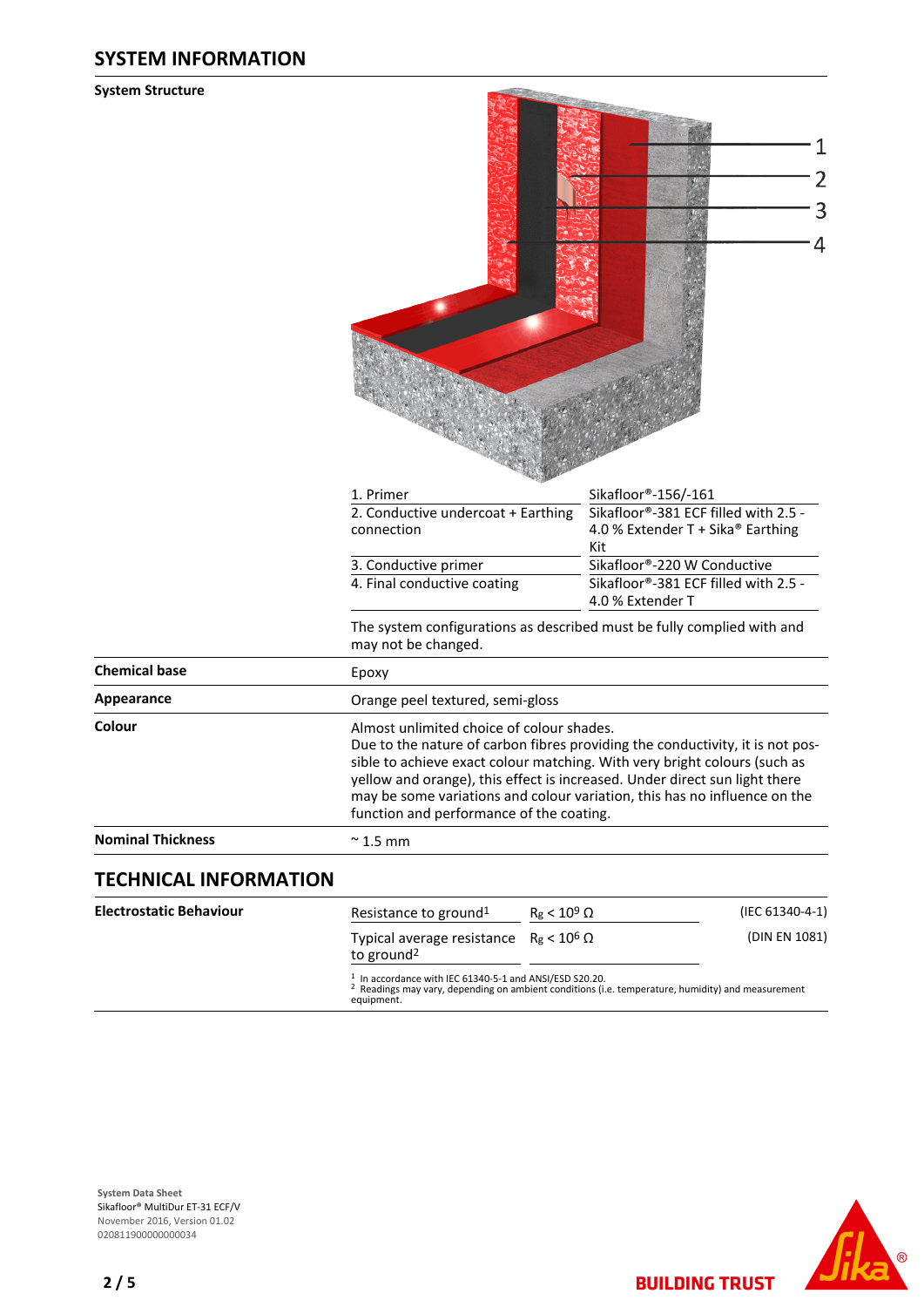# **APPLICATION INFORMATION**

| Consumption                          | Coating                       |                                                                                                                                                                         | Product                                                            |                                | Consumption                                                                     |  |
|--------------------------------------|-------------------------------|-------------------------------------------------------------------------------------------------------------------------------------------------------------------------|--------------------------------------------------------------------|--------------------------------|---------------------------------------------------------------------------------|--|
|                                      | Primer                        |                                                                                                                                                                         | Sikafloor®-156/-161                                                |                                | $1-2 \times \degree 0.3 - 0.5 \text{ kg/m}^2$                                   |  |
|                                      | Scratch coat (if re-          |                                                                                                                                                                         | Sikafloor®-156/-161                                                |                                | Refer to PDS of Sika-                                                           |  |
|                                      | quired)                       |                                                                                                                                                                         |                                                                    |                                | floor®-156/-161<br>$1 \times 1.25$ kg/m <sup>2</sup>                            |  |
|                                      |                               | Conductive undercoat<br>Sikafloor®-381 ECF<br>filled with 2.5 - 4.0 %<br><b>Extender T</b>                                                                              |                                                                    |                                |                                                                                 |  |
|                                      |                               | Sika <sup>®</sup> Earthing Kit<br>Earthing connection                                                                                                                   |                                                                    |                                | 1 earthing point per ap-<br>prox. 200 -300 m <sup>2</sup> , min.<br>2 per room. |  |
|                                      | Conductive primer             |                                                                                                                                                                         | Sikafloor®-220 W Con-<br>ductive                                   |                                | 1 x 0.08 - 0.10 kg/m <sup>2</sup>                                               |  |
|                                      | Final conductive coat-<br>ing |                                                                                                                                                                         | Sikafloor®-381 ECF<br>filled with 2.5 - 4.0 %<br><b>Extender T</b> |                                | 1 x 1.25 kg/m <sup>2</sup>                                                      |  |
|                                      |                               | These figures are theoretical and do not allow for any additional material<br>due to surface porosity, surface profile, variations in level or wastage etc.             |                                                                    |                                |                                                                                 |  |
| <b>Ambient Air Temperature</b>       |                               | +10 °C min. / +30 °C max.                                                                                                                                               |                                                                    |                                |                                                                                 |  |
| <b>Relative Air Humidity</b>         | 80 % r.h. max.                |                                                                                                                                                                         |                                                                    |                                |                                                                                 |  |
| <b>Dew Point</b>                     |                               | Beware of condensation!<br>The substrate and uncured floor must be at least 3 °C above dew point to<br>reduce the risk of condensation or blooming on the floor finish. |                                                                    |                                |                                                                                 |  |
| <b>Substrate Temperature</b>         |                               | +10 °C min. / +30 °C max.                                                                                                                                               |                                                                    |                                |                                                                                 |  |
| <b>Substrate Moisture Content</b>    |                               | <4 % pbw moisture content.<br>Test method: Sika Tramex Meter, CM-measurement or Oven-Dry-Method.<br>No rising moisture according to ASTM (Polyethylene-sheet).          |                                                                    |                                |                                                                                 |  |
| <b>Waiting Time / Overcoating</b>    |                               | Before applying Sikafloor®-381 ECF on Sikafloor®-156/161 allow:                                                                                                         |                                                                    |                                |                                                                                 |  |
|                                      |                               | Substrate temperature<br>Minimum<br>$+10$ °C<br>24 hours<br>$+20 °C$<br>12 hours                                                                                        |                                                                    |                                | <b>Maximum</b>                                                                  |  |
|                                      |                               |                                                                                                                                                                         |                                                                    |                                | 4 days                                                                          |  |
|                                      |                               |                                                                                                                                                                         |                                                                    |                                | 2 days                                                                          |  |
|                                      |                               | $+30 °C$                                                                                                                                                                |                                                                    |                                | 1 days                                                                          |  |
|                                      |                               | Before applying Sikafloor®-220 W Conductive on Sikafloor®-381 ECF allow:                                                                                                |                                                                    |                                |                                                                                 |  |
|                                      |                               | <b>Minimum</b><br>Substrate temperature                                                                                                                                 |                                                                    |                                | <b>Maximum</b>                                                                  |  |
|                                      | $+10 °C$                      |                                                                                                                                                                         | 48 hours                                                           |                                | 3 days<br>2 days                                                                |  |
|                                      | $+20 °C$                      | 24 hours                                                                                                                                                                |                                                                    |                                |                                                                                 |  |
|                                      |                               | +30 °C<br>12 hours                                                                                                                                                      |                                                                    |                                | 1 days                                                                          |  |
|                                      |                               | Before applying Sikafloor®-381 ECF on Sikafloor®-220 W Conductive allow:<br>Minimum                                                                                     |                                                                    |                                |                                                                                 |  |
|                                      |                               | Substrate temperature                                                                                                                                                   |                                                                    |                                | <b>Maximum</b>                                                                  |  |
|                                      |                               | $+10$ °C                                                                                                                                                                |                                                                    |                                | 7 days                                                                          |  |
|                                      |                               | $+20 °C$                                                                                                                                                                |                                                                    |                                | 5 days                                                                          |  |
|                                      | +30 °C                        |                                                                                                                                                                         | 12 hours                                                           |                                | 4 days                                                                          |  |
|                                      |                               | Times are approximate and will be affected by changing ambient condi-<br>tions particularly temperature and relative humidity.                                          |                                                                    |                                |                                                                                 |  |
| <b>Applied Product Ready for Use</b> | Temperature                   |                                                                                                                                                                         | <b>Foot traffic</b>                                                | <b>Light traffic</b>           | <b>Full cure</b>                                                                |  |
|                                      | $+10$ °C                      |                                                                                                                                                                         | $\approx$ 24 hours                                                 | $\sim$ 3 days                  | $\approx$ 10 days                                                               |  |
|                                      | $+20 °C$                      |                                                                                                                                                                         | $~^{\sim}$ 18 hours                                                | $\sim$ 2 days                  | $\sim$ 7 days                                                                   |  |
|                                      | +30 °C                        |                                                                                                                                                                         | $\sim$ 12 hours                                                    | $\sim$ 1 days<br>$\sim$ 5 days |                                                                                 |  |
|                                      | conditions                    |                                                                                                                                                                         |                                                                    |                                | Note: Times are approximate and will be affected by changing ambient            |  |

# **PRODUCT INFORMATION**

Packaging **Packaging Please refer to individual Product Data Sheet.** 

**System Data Sheet** Sikafloor® MultiDur ET-31 ECF/V November 2016, Version 01.02 020811900000000034

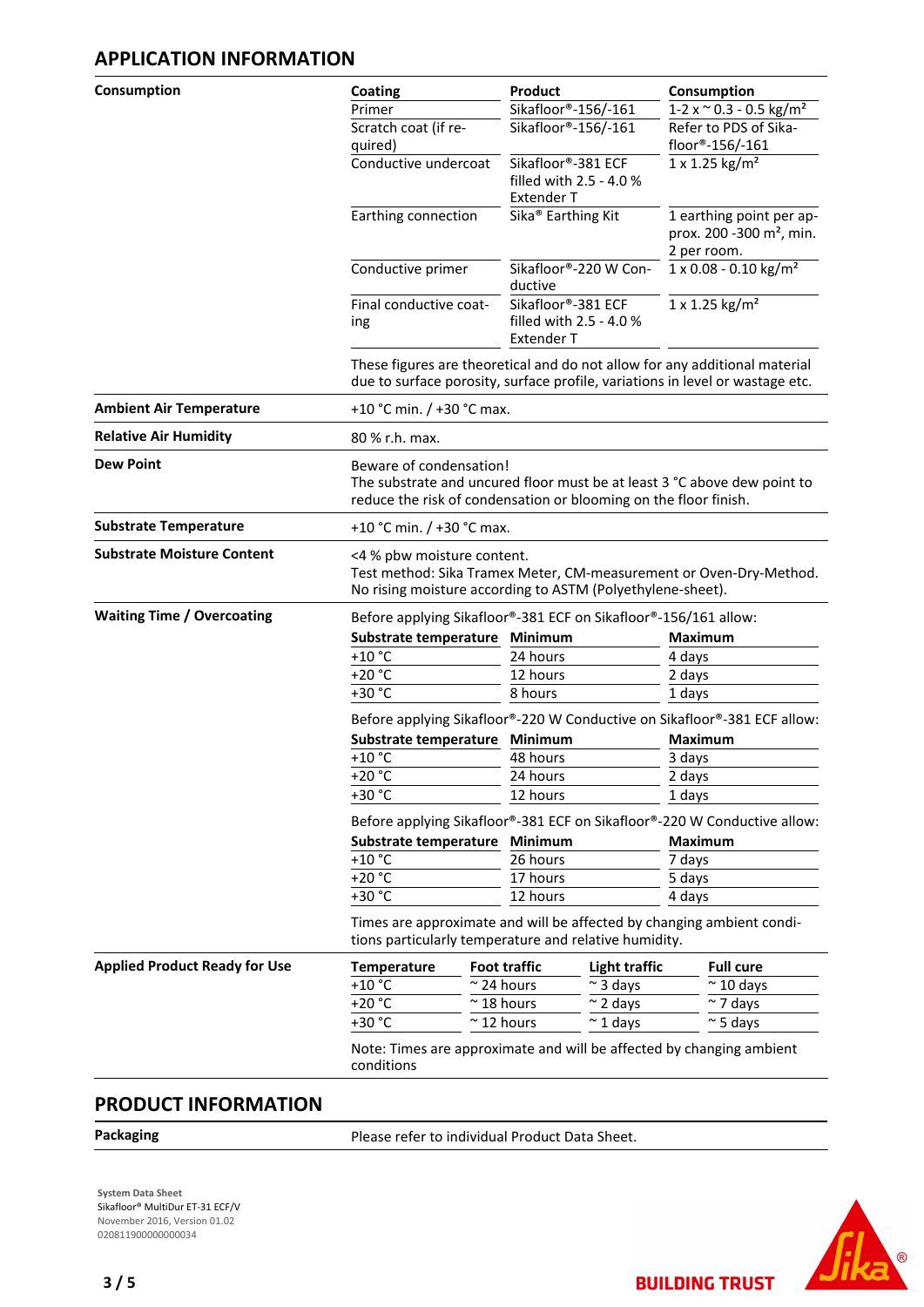### **Storage Conditions** Please refer to individual Product Data Sheet.

## **FURTHER DOCUMENTS**

Please refer to:

- **.** Sika<sup>®</sup> Information Manual Mixing and Application of Flooring Systems
- Sika® Information Manual Surface Evaluation & Preparation

# **LIMITATIONS**

- Due to the nature of carbon fibres providing the con-▪ ductivity, surface irregularities might be possible. This has no influence on the function and performance of the coating.
- **Do not apply the Sikafloor® MultiDur ET-31 ECF/V** system on substrates in which significant vapour pressure may occur.
- Do not blind the primer.
- The freshly applied final conductive coating of the Sikafloor® MultiDur ET-31 ECF/V system must be protected from damp, condensation and water for at least 24 hours.
- Only start application of Sikafloor® conductive primer after the priming coat has dried tack-free all over. Otherwise there is a risk of wrinkling or impairing of the conductive properties.
- Under certain conditions, underfloor heating com-▪ bined with high point loading, may lead to imprints in the resin.
- If heating is required do not use gas, oil, paraffin or other fossil fuel heaters, these produce large quantities of both CO2 and H2O water vapour, which may adversely affect the finish. For heating use only electric powered warm air blower systems.
- **The incorrect assessment and treatment of cracks** may lead to a reduced service life and reflective cracking - reducing or breaking conductivity.
- For exact colour matching, ensure the final conduct-▪ ive coating of the Sikafloor® MultiDur ET-31 ECF/V system in each area is applied from the same control batch numbers.
- Please note, that measuring results of the orange peel textured Sikafloor® MultiDur ET-31 ECF/V system may vary due to a difference in surface profile.
- **The test person, ambient conditions, measurement** equipment, cleanliness of the floor have a substantial influence on the measurement results.

All measurement values for the Sikafloor® MultiDur ET-31 ECF/V system stated in the system data sheet (apart from the ones referring to proof statements) were measured under the following conditions:

| Ambient conditions:                     | +23 °C/50%              |  |  |
|-----------------------------------------|-------------------------|--|--|
| Measurement device for                  | Metriso 2000 (Warmbier) |  |  |
| the Resistance to Ground: or comparable |                         |  |  |
| Surface resistance probe:               | Tripod electrode acc.   |  |  |
|                                         | <b>DIN EN 1081</b>      |  |  |

The number of conductivity measurements is strongly recommended to be as shown in the table below: **Ready applied area Number of measure-**

**System Data Sheet** Sikafloor® MultiDur ET-31 ECF/V November 2016, Version 01.02 020811900000000034

|                         | ments              |  |
|-------------------------|--------------------|--|
| $< 10 \text{ m}^2$      | 6 measurements     |  |
| $< 100 \; \mathrm{m}^2$ | 10-20 measurements |  |
| $< 1000 \text{ m}^2$    | 50 measurements    |  |
| $<$ 5000 m <sup>2</sup> | 100 measurements   |  |
|                         |                    |  |

In case of values lower/higher as required, additional measurements has to be carried out, approx. 30 cm around the point with insufficient readings. If the newly measured values are in accordance with the requirements, the total area is acceptable. Installation of earthing points: Please refer to the Information Manual: "MIXING & APPLICATION OF FLOORING SYSTEMS".

Numbers of earth connections: Per room at least 2 earthing points. The optimum number of earth connections depends on the local conditions and should be specified using available drawings.

# **VALUE BASE**

All technical data stated in this Product Data Sheet are based on laboratory tests. Actual measured data may vary due to circumstances beyond our control.

# **LOCAL RESTRICTIONS**

Please note that as a result of specific local regulations the performance of this product may vary from country to country. Please consult the local Product Data Sheet for the exact description of the application fields.

# **ECOLOGY, HEALTH AND SAFETY**

For information and advice on the safe handling, storage and disposal of chemical products, users shall refer to the most recent Safety Data Sheet (SDS) containing physical, ecological, toxicological and other safety-related data.

# **LEGAL NOTES**

The information, and, in particular, the recommendations relating to the application and end-use of Sika products, are given in good faith based on Sika's current knowledge and experience of the products when properly stored, handled and applied under normal conditions in accordance with Sika's recommendations. In practice, the differences in materials, substrates and actual site conditions are such that no warranty in respect of merchantability or of fitness for a particular purpose, nor any liability arising out of any legal relationship whatsoever, can be inferred either from this information, or from any written recommendations, or from any other advice offered. The user of the product must test the product's suitability for the intended application and purpose. Sika reserves the right to change the properties of its products. The proprietary rights of third parties must be observed. All orders are accepted subject to our